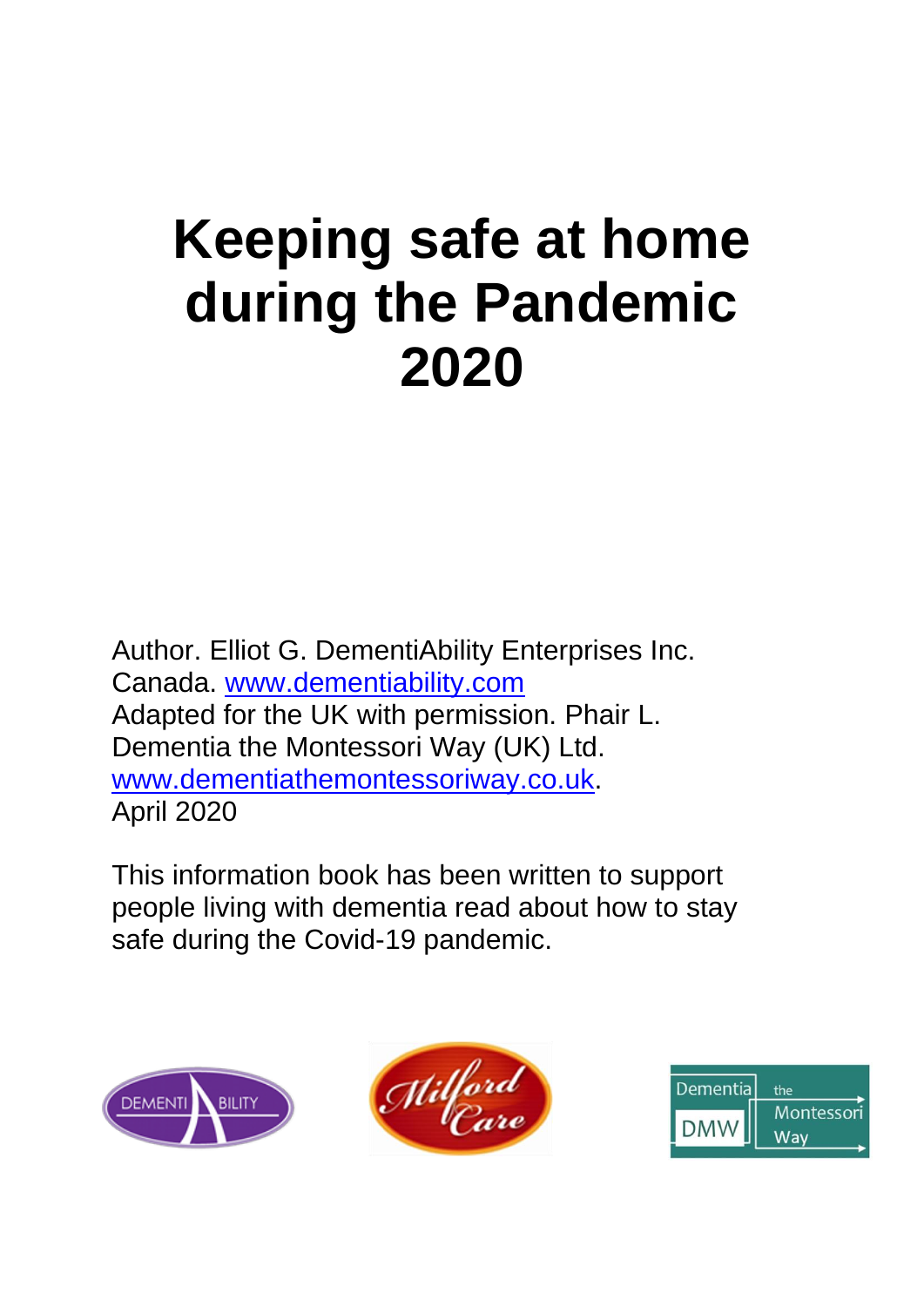# **Important Message**

A serious virus is spreading in our community and around the world. It is called COVID-19. The symptoms include cough, fever and difficulty breathing.

**We all must work together to prevent the spread of this virus.**

**The new rules are:**

- Stay at home
- Only go outside for food, health reasons or work (but only if you cannot work from home).
- If you go out, stay 2 metres, (6ft) away from other people at all times.
- Wash your hands for 20 seconds thoroughly and often.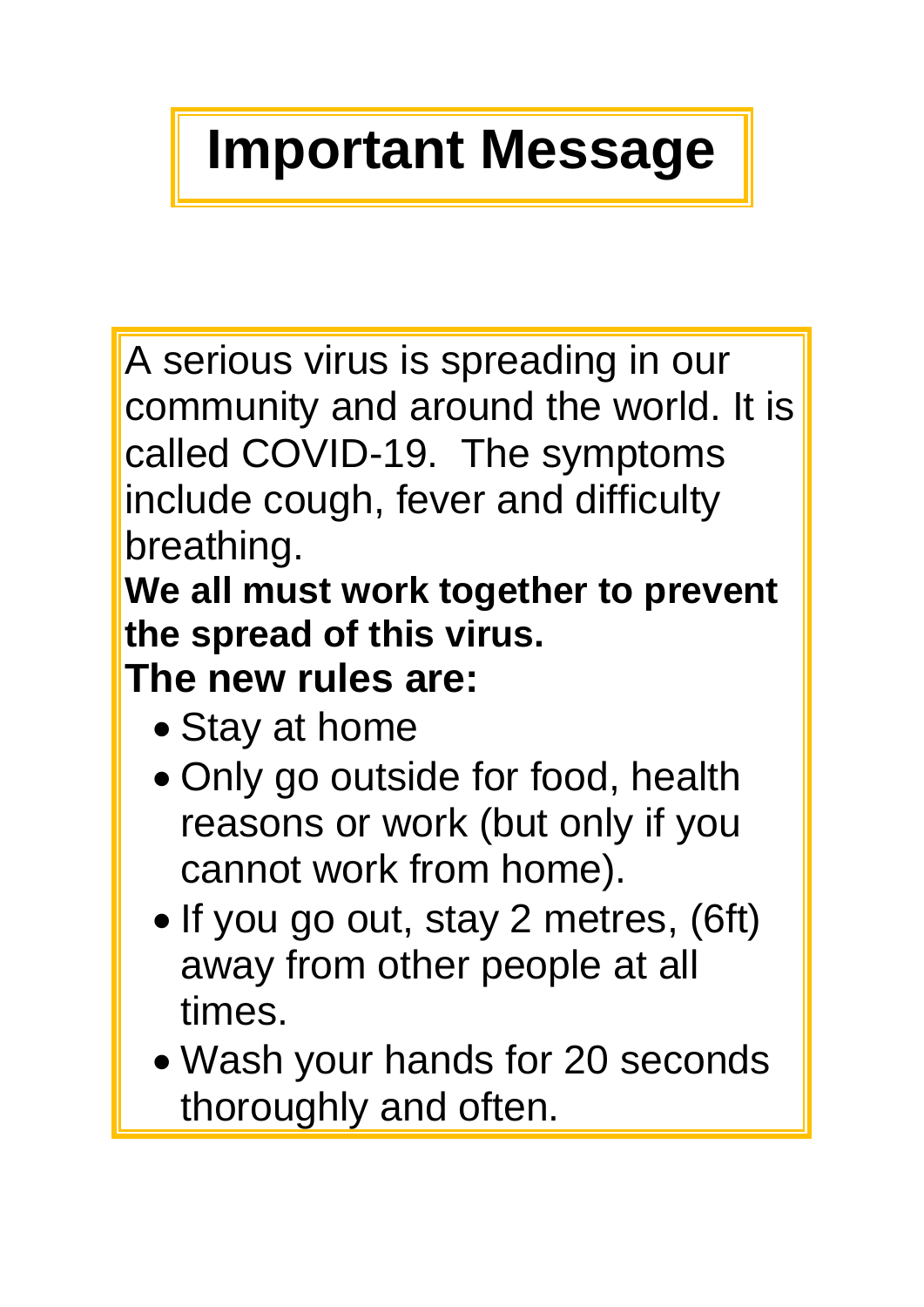### **How does the virus spread?**

The World Health Organization says that COVID-19:

"can spread from person to person through small droplets from the nose or mouth which are spread when a person with COVID-19 coughs or exhales."

"These droplets land on objects and surfaces around the person. Other people then catch COVID-19 by touching these objects or surfaces, then touching their eyes, nose or mouth."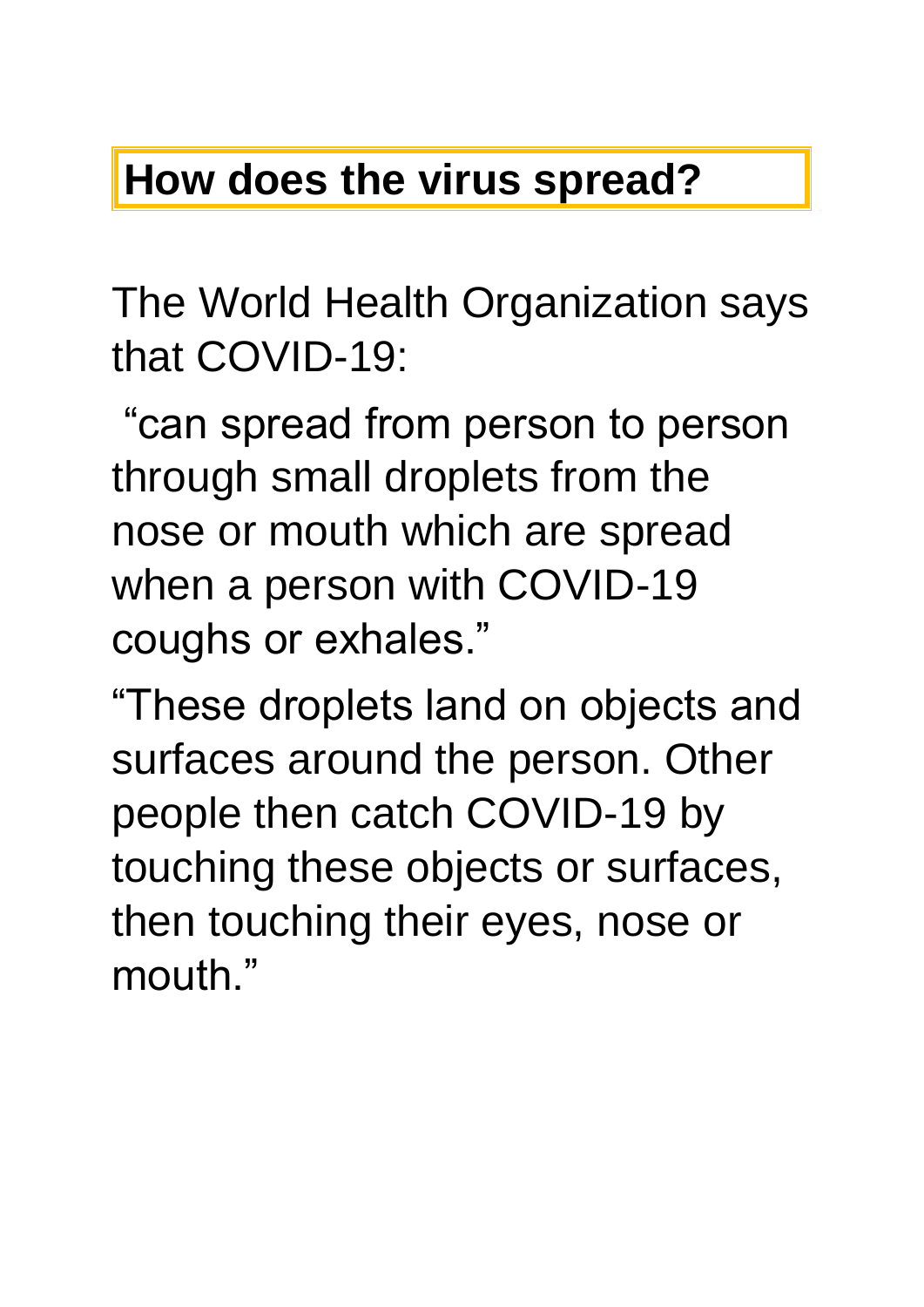### **Facts About COVID-19**

COVID-19 is a virus that has been spreading around the globe. This virus is called the Corona Virus or COVID-19. The virus has spread to many people, in all parts of the world, and is therefore referred to as a pandemic.

In today's world, many people travel, making it easier for a virus to spread to communities large and small. Since this virus is now spreading, and affecting more and more people, governments around the world have been taking advice from world health leaders and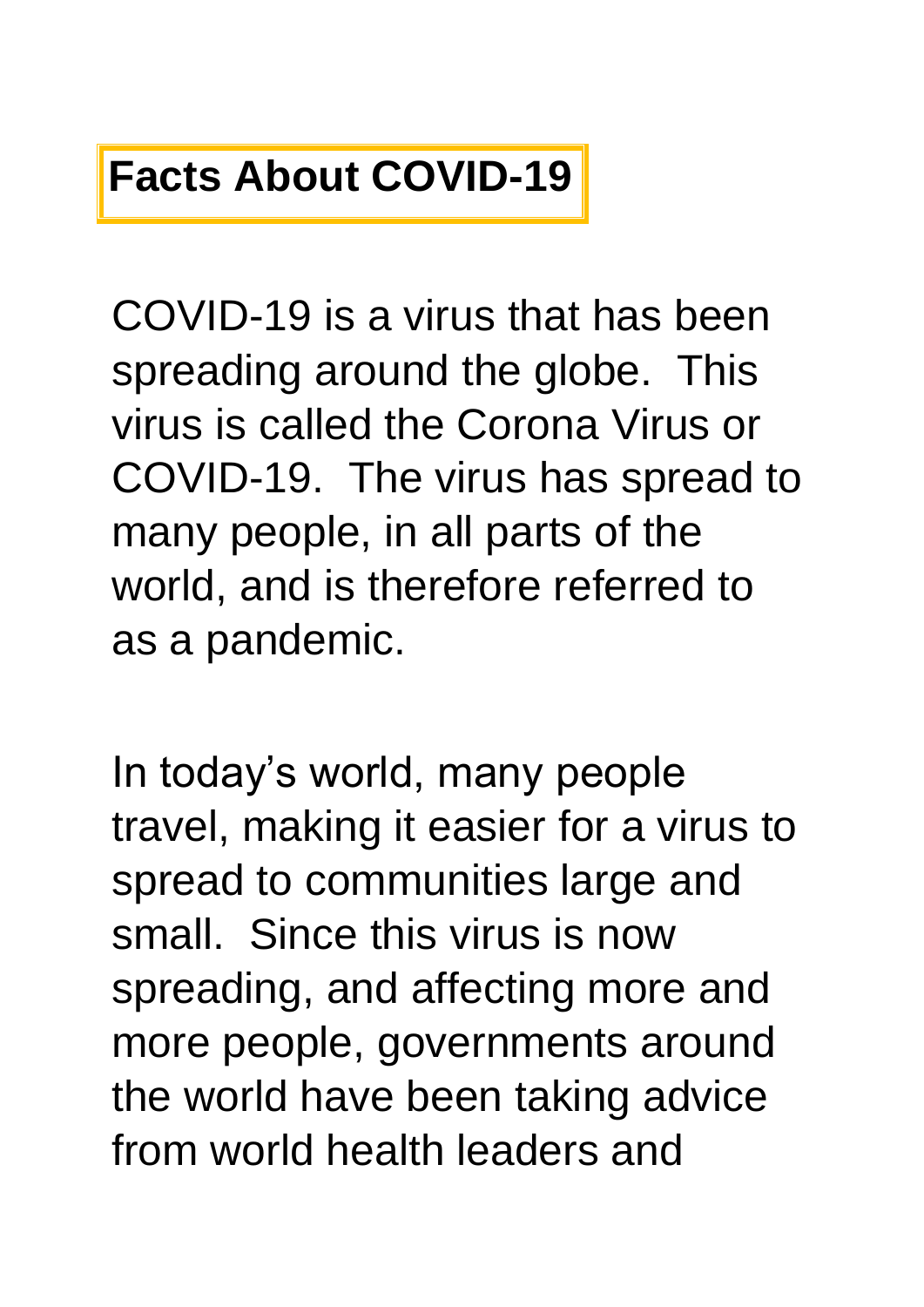establishing action plans to help stop the virus from spreading.

Here in the UK, Prime Minister Boris Johnson has been providing an update on television every day at about 5pm. Prime Minister Johnson also provides details about what the Government is doing to help stop the spread of the virus and what our government plans to do to help the people of the UK.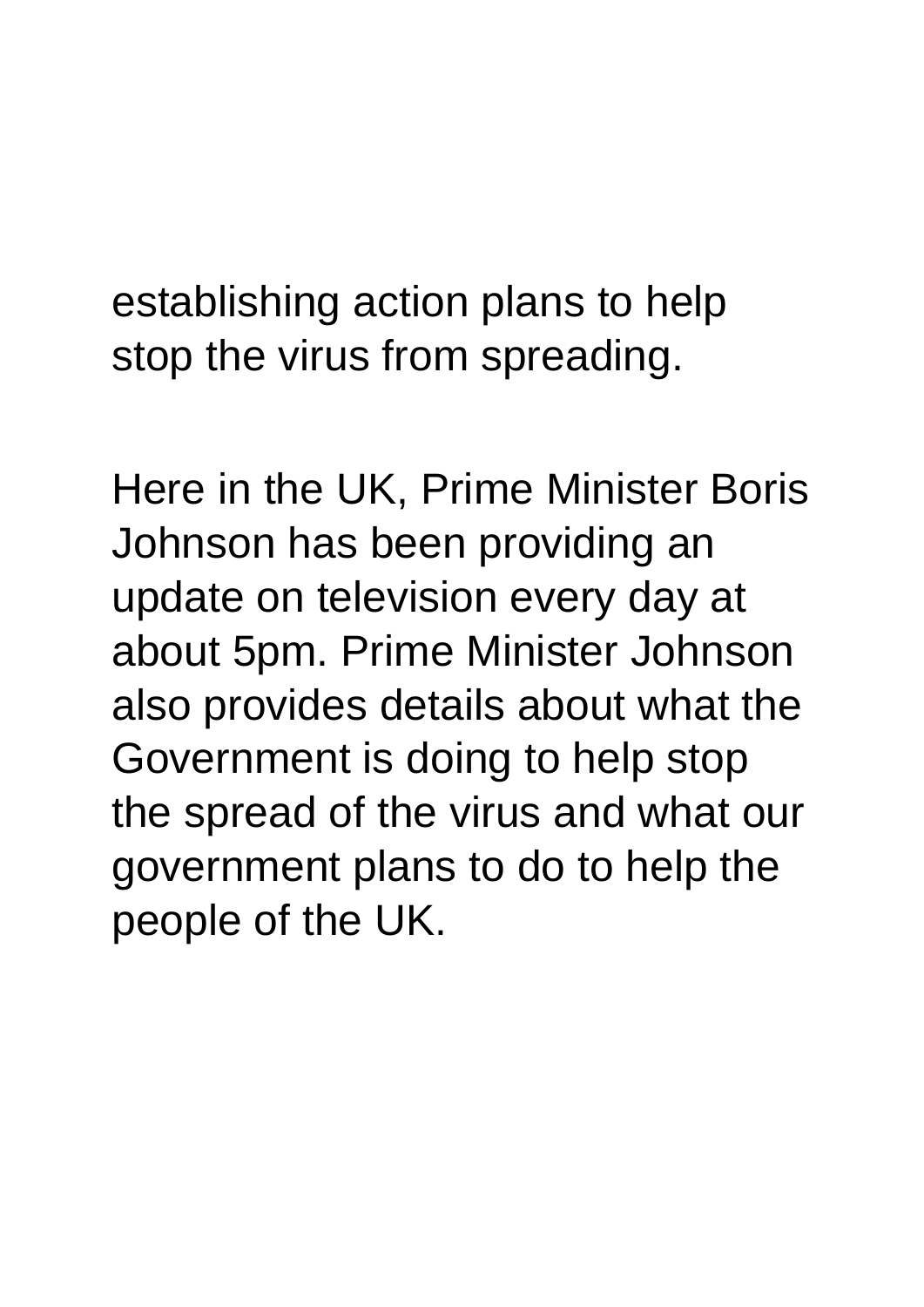#### **What we all need to do**

The most important message from our Prime Minister is that everyone must stay at home, unless, of course they are required to work. Only people who are key workers are allowed to work. Everyone else is asked to stay at home. This means that all people – all families – have been told to stay at home until health experts say it is safe to be with others.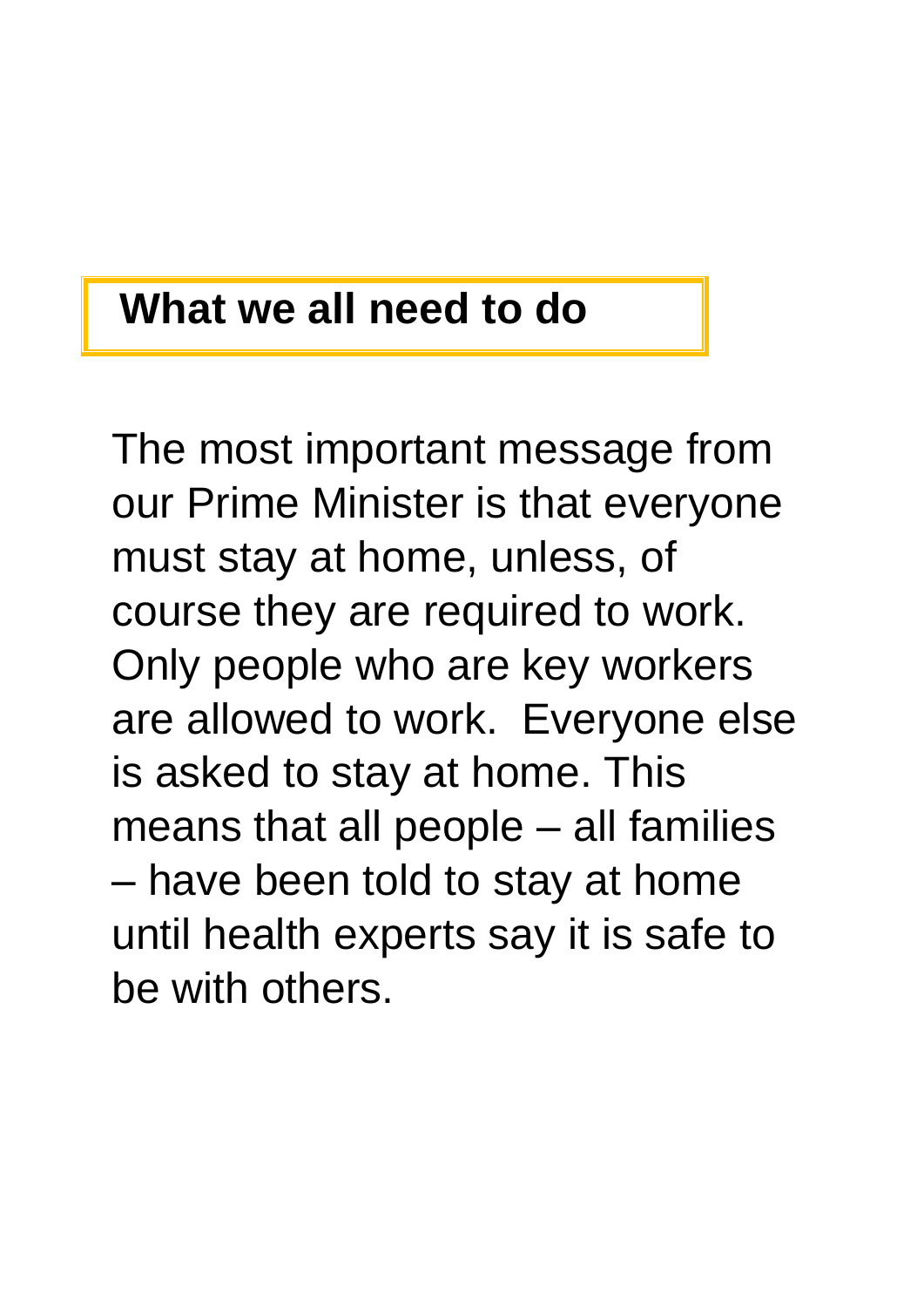There are many new rules in place across the whole of the UK. These rules will continue to be in place until the health experts advise us it is okay to once again gather together.

Most shops have closed, both in the UK and in other countries. Only essential shops are open. Grocery shops and pharmacies are open, because we all need food and many need medications.

Everyone is having to adopt new daily routines. Schools, parks, and all places where the public can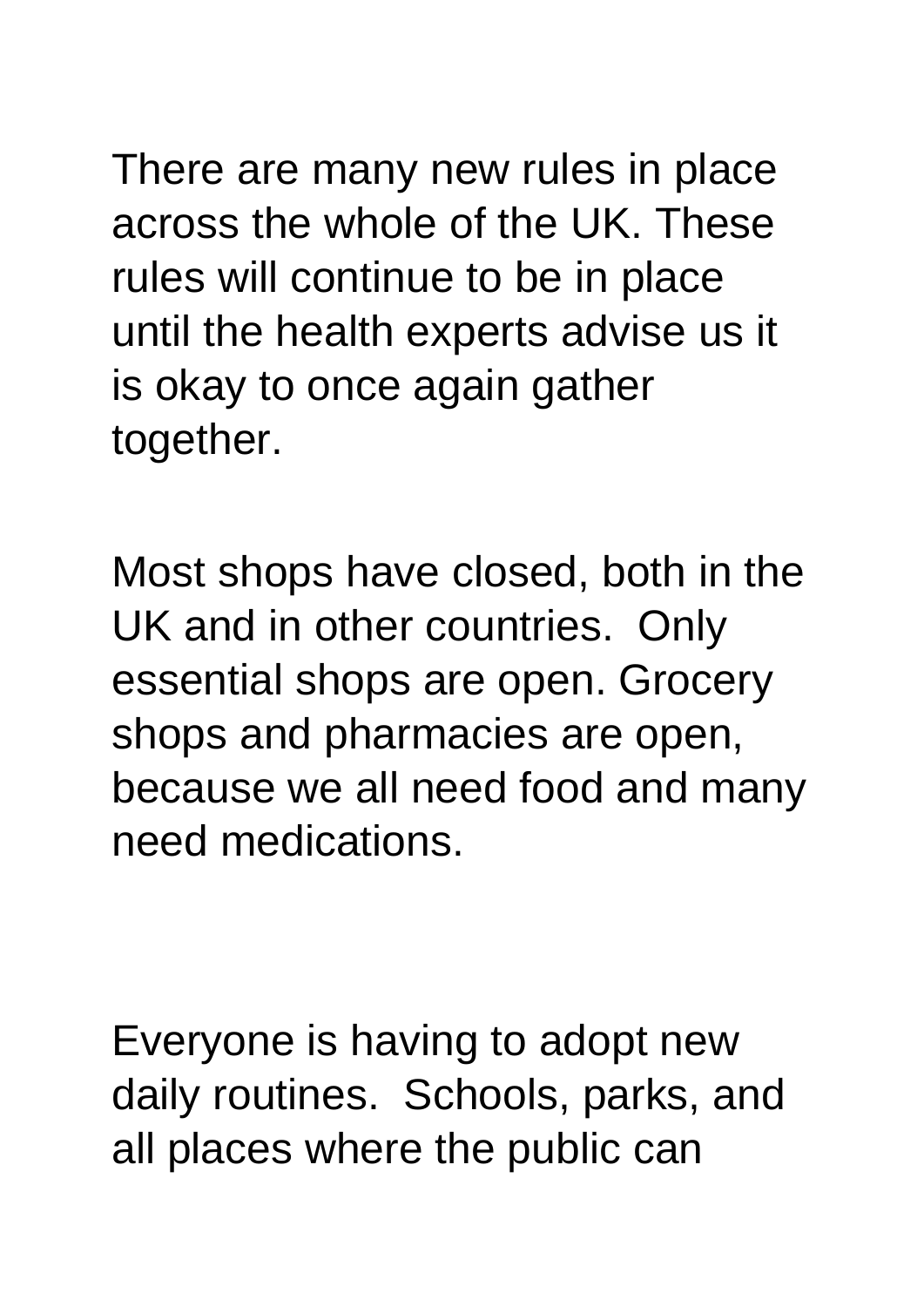gather have been closed. No sport or team games are being played. If you have tried to watch your favourite sport on television, you will know that there are no current games on TV.

The government have said we can only leave the house for very limited purposes:

shopping for basic necessities, for example food and medicine, which must be as infrequent as possible

• one form of exercise a day, for example a run, walk, or cycle –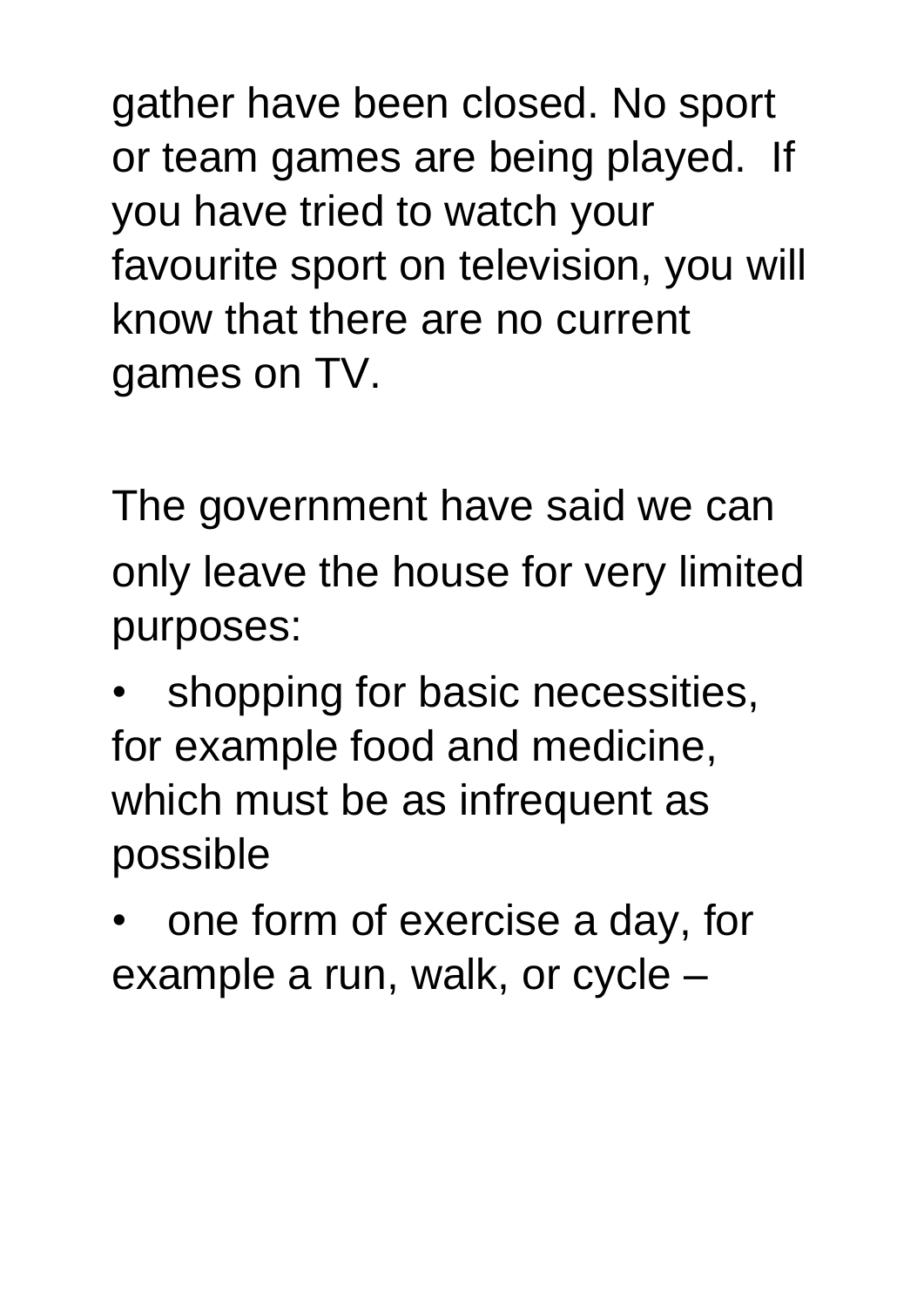alone or with members of your household

any medical need, including to donate blood, avoid or escape risk of injury or harm, or to provide care or to help a vulnerable person

travelling for work purposes, but only where you cannot work from home

These new rules have been put in place to keep people from meeting each other. Staying away from people is called social distancing and will reduce the spread of the virus. Health experts recommend that people stay at least 2 metres (just over 6 feet) away from each other, to ensure they do not share their germs. The biggest challenge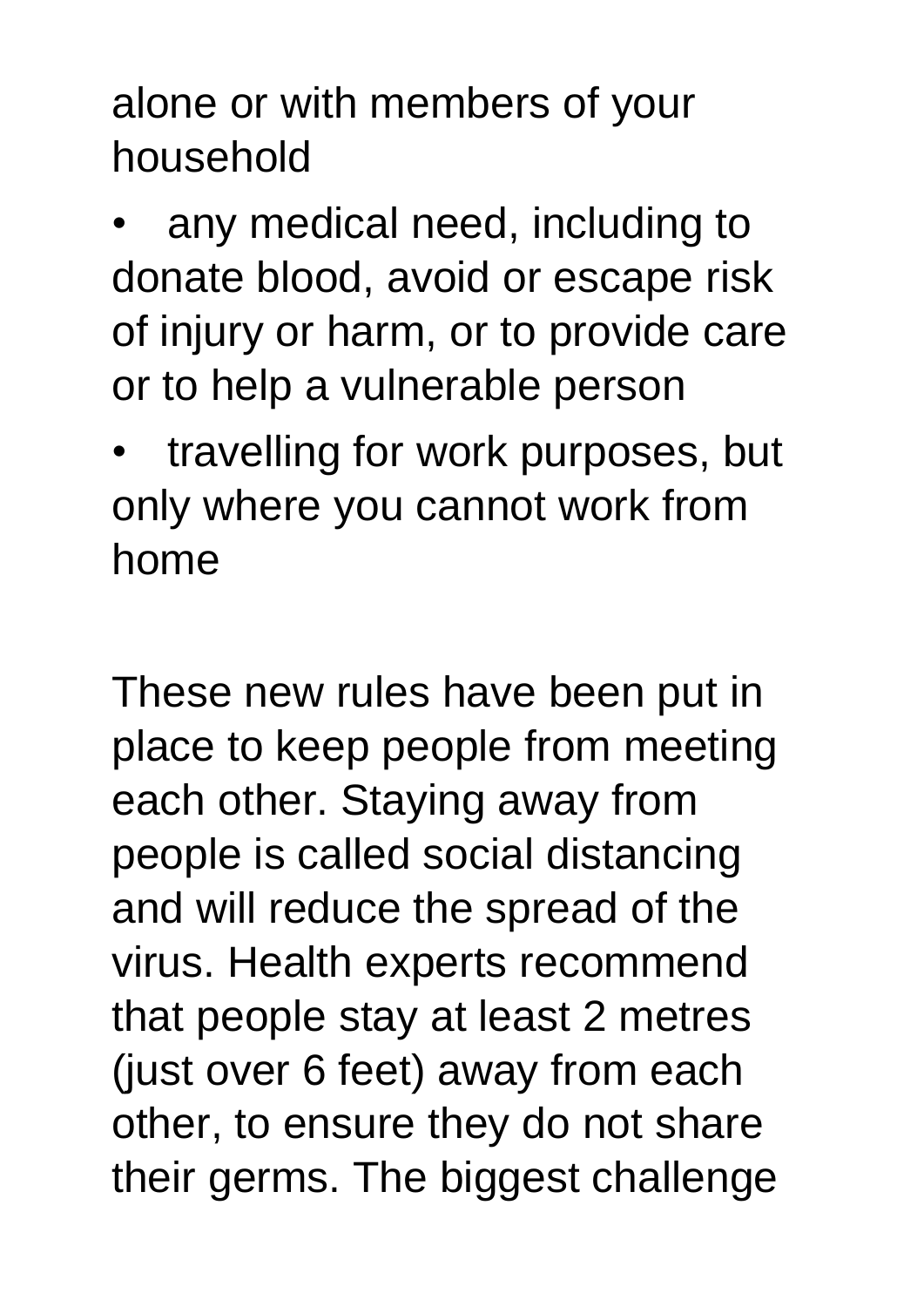is that people may not know they have the virus, because it can take up to 14 days before they have the symptoms. So, everyone is being asked to stay at a distance, to make sure we keep everyone as safe as possible.

Families and friends are not allowed to visit each other and they must use their phone or new technology such as a computer, mobile phone or tablet, such as an iPad. This new technology will allow people to see each other on the screen as they talk to each other.

Another way to stay in touch is to send a letter or ask someone to write a letter to you. While talking on the phone or receiving a letter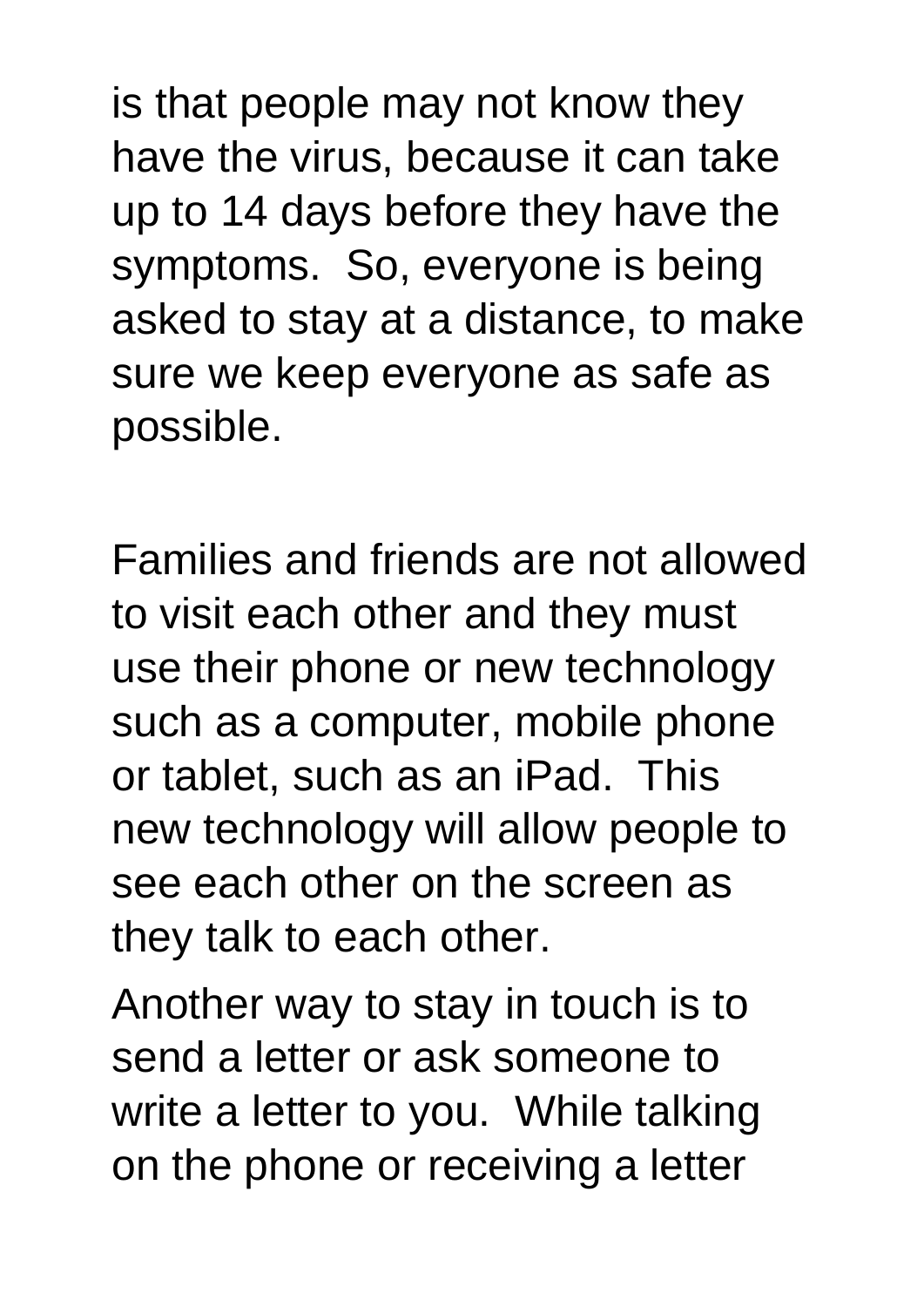isn't same as being together, it is what everyone – young and old – must do right now.

Health and Social care workers are the among the greatest heroes during these difficult days. They are doing their best to care for everyone who needs care and support. We also need to recognize that everyone who is working in hospitals, home care or care homes and helping to keep things running, also need to be recognized and thanked. For example, the cleaning staff, catering staff and maintenance staff are all playing their part. As a society we need to say a great big – sincere – thank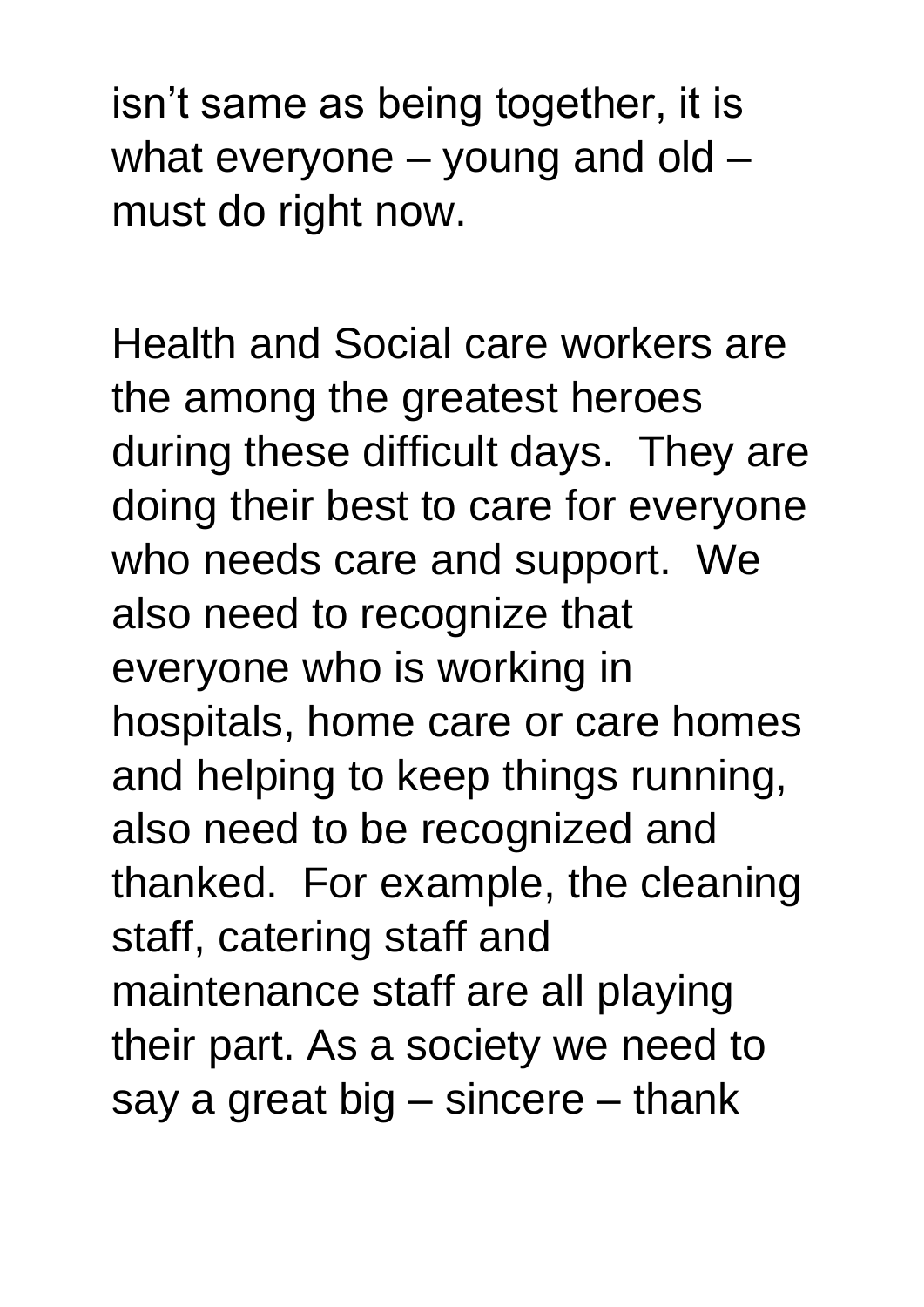you to all these brave – and exhausted - people.

We also need to thank those who continue to make sure we have food, medicines, and essential services such as gas, electricity and water, in our community.

If a person is admitted to hospital, because of COVID-19, staff will wear protective clothing to ensure the virus does not pass from one person to another. Everyone has to be very careful.

You may find that if you have carers coming to help you in your home, they will wear protective clothing.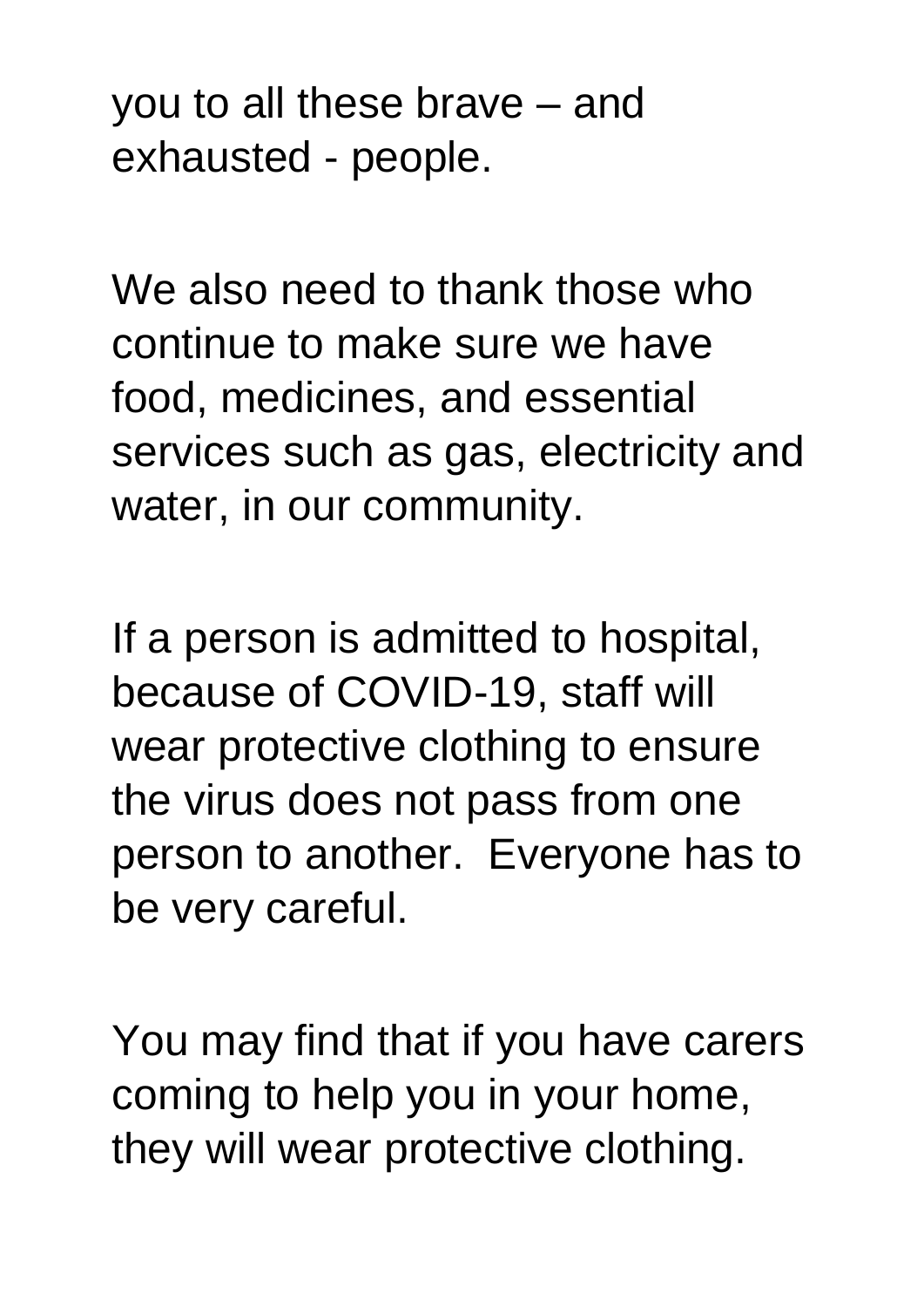This special protection is used to keep everyone – including you – as safe as possible.

We all need to do our part to wash away and kill the germs that could be carried on our hands. During this time of heightened precaution, it is important for EVERYONE to wash their hands for at least 20 seconds with soap or use hand sanitizer often – and that includes you. The government suggest we sing "Happy Birthday" twice, while washing our hands to help us know how long 20 seconds is!

Infection control experts also say that social gestures such as shaking hands and hugging must stop